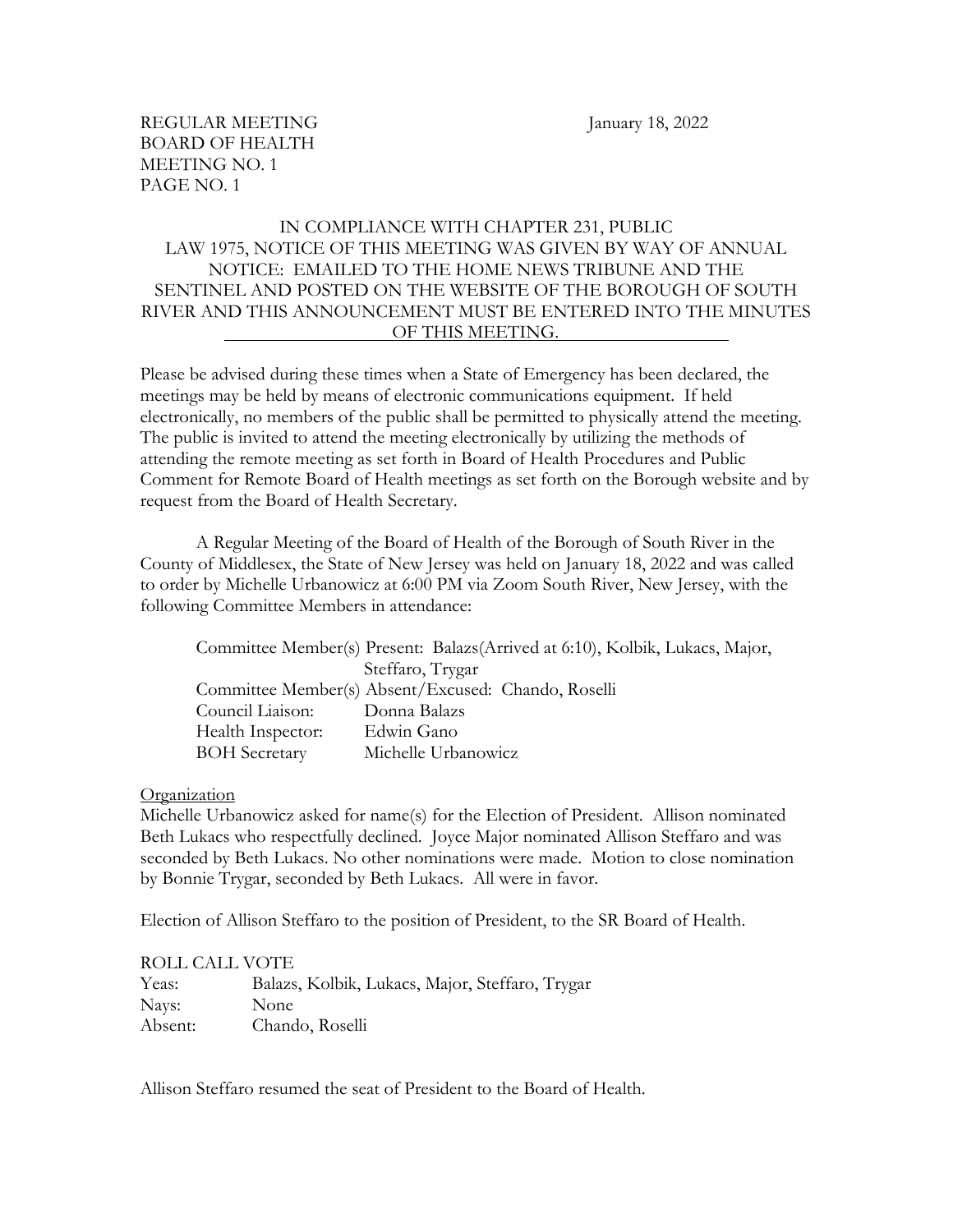Michelle Urbanowicz asked for name(s) for the Election of Vice-President. Allison Steffaro nominated Beth Lukacs and was seconded by Joyce Major. No other nominations were made. Motion to close nomination by Allison Steffaro seconded by Beth Lukacs. All were in favor.

## ROLL CALL VOTE

Yeas: Balazs, Kolbik, Lukacs, Major, Steffaro, Trygar Nays: None Absent: Chando, Roselli

Appointment(s)

RES: 2022-1 January 18, 2022

### RESOLUTION

WE THE MEMBERS of the Board of Health of the Borough of South River do hereby appoint Michelle Urbanowicz to the position of secretary to said board effective January 1, 2022 to December 31, 2022 in accordance with the current borough salary ordinance/resolution.

Dated: January 18, 2022

/s/ President

Motion to accept the Resolution made by Beth Lukacs seconded by Joyce Major.

ROLL CALL VOTE Yeas: Balazs, Kolbik, Lukacs, Major, Steffaro, Trygar Nays: None Absent: Chando, Roselli

**Resolutions** 

RES:2022-2 January 18, 2022

## RESOLUTION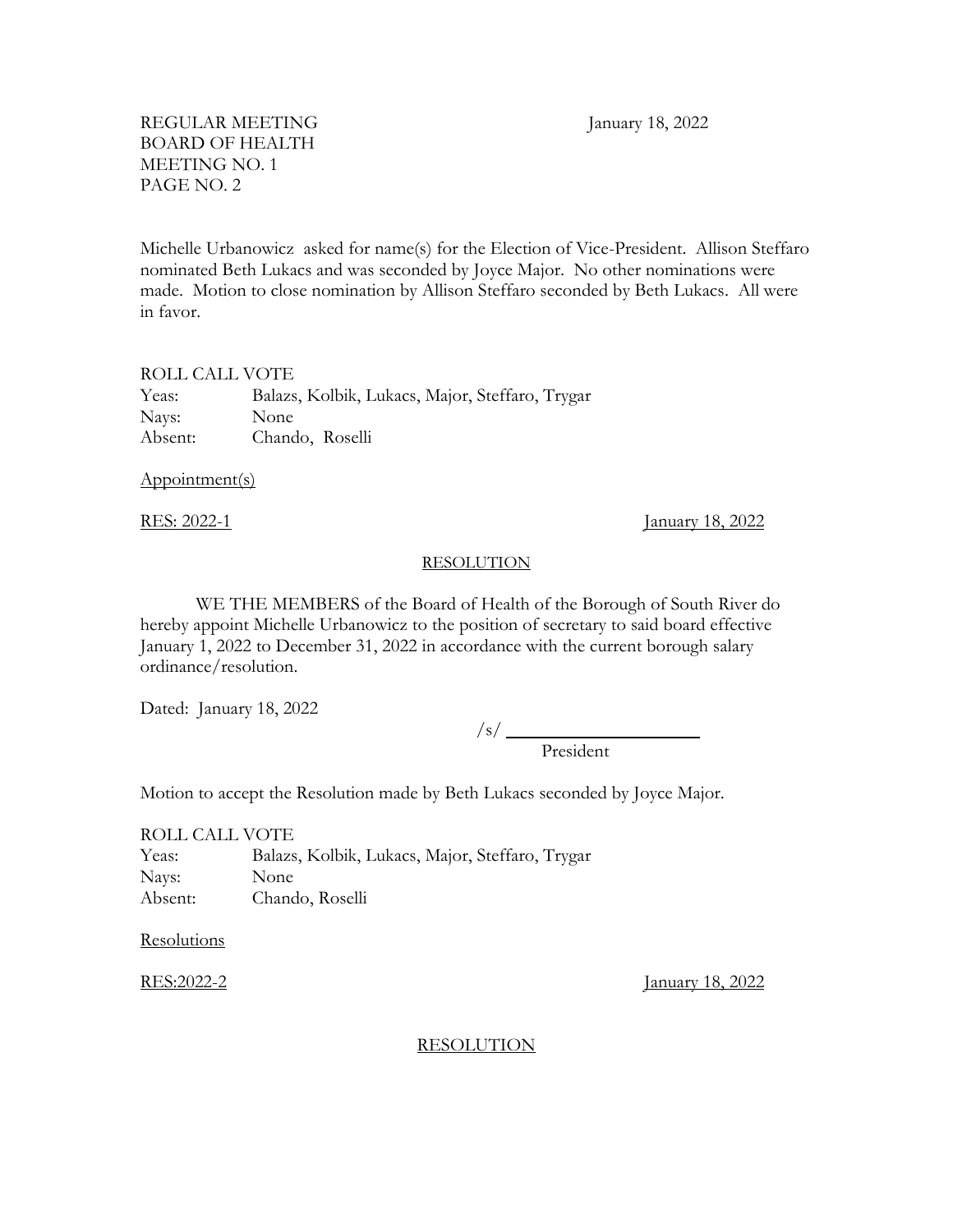WE THE MEMBERS of the Board of Health of the Borough of South River do hereby recommend that a stipend be given to Debra Lackey for her services as Deputy Registrar of Vital Statistics for the period from January 1, 2022 through December 31, 2022 in accordance with the current borough salary ordinance/resolution.

Dated: January 18, 2022

 $\sqrt{s/2}$ 

President Motion to accept Resolution made by Joyce Major seconded by Beth Lukacs.

ROLL CALL VOTE Yeas: Balazs, Kolbik, Lukacs, Major, Steffaro, Trygar Nays: None Absent: Chando, Roselli

# RESOLUTION

RES:2022-3 January 18, 2022

WHEREAS, the Board of Health of the Borough of South River in the County of Middlesex, the State of New Jersey, has heretofore adopted a compiled "Rules and Regulations of the South River Board of Health; and

WHEREAS, the Board of Health desires to re-adopt the same for the year 2021; and

NOW, THEREFORE, BE IT AND IT IS HEREBY RESOLVED by the Board of Health of the Borough of South River that the said "Rules and Regulations" of the South River Board of Health", as compiled, be adopted for the year 2022.

## South River Board of Health "By Laws"

**Article I – Meetings**

Section I

The Board of Health, a legally constituted and autonomous body of the Borough of South River, New Jersey shall meet to perform its' legal functions, the third Tuesday of each month, at 6:00 p.m.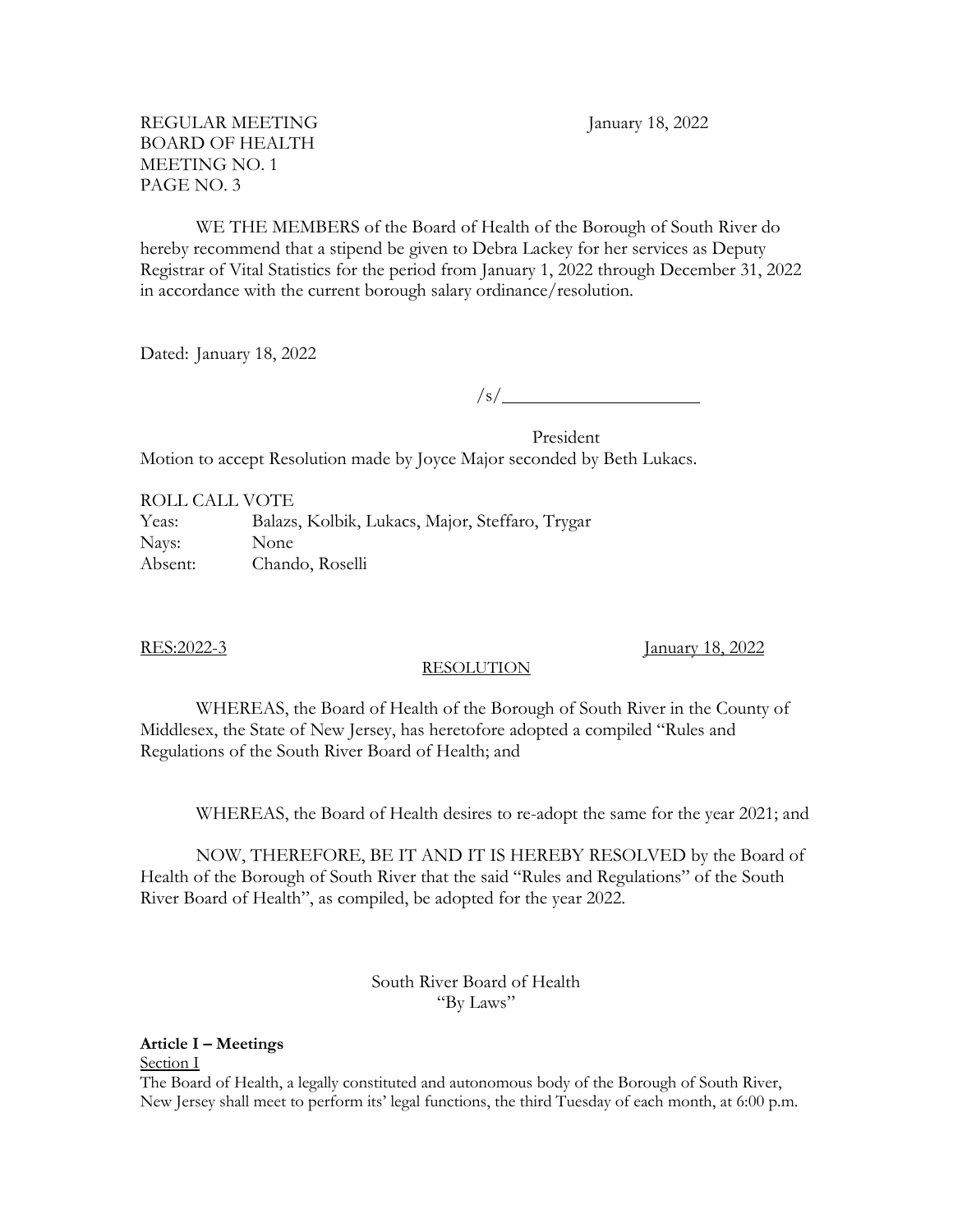at 48 Washington Street. In the event said Tuesday should fall on a legal holiday, then said regular meeting shall be held on that day following, not a holiday or weekend. Board will not meet during the months of November or December.

## Section II

During the month of January of each year, at the regularly scheduled meeting, there shall be the election of officers, adoption and signing of these "by laws" and annual appointments of contractual services.

## Section III

A special meeting may be called at the discretion of the president of the board and/or any three members thereof and with a direct telephone call or five days prior notice by mail to all of the said board members. A meeting shall be held on the specified date of the month at  $6:00$  p.m. at 48 Washington Street or any other designated place. Also adequate notice of this special meeting must be e-mailed to the Home News and posted on the Borough's Website. Said notice shall set forth any and all matters to be taken up at the meeting and only those matters set out therein may be brought before said meeting, except that the hearing and adoption of ordinance shall be heard only the Board's regularly constituted meeting date, being the third Tuesday of the month.

## **Article II – Duties of Officers**

## Section I

It shall be the duty of the President to preside at all meetings of the board and to perform all duties usually pertaining to this office.

## Section II

The Vice President shall perform all duties of the President in the absence or disability of the President.

## Section III

In the case that a quorum is present and neither the President nor Vice President is present, the senior member present at the meeting shall preside.

## Section IV

The secretary or a clerk shall keep minutes of all proceedings and record same. In the absence or disability of the secretary, a person presiding over the meeting shall appoint a member to perform the duties of the secretary.

## **Article III – Election of Officers**

## Section I

The President and Vice President shall be elected at the first meeting in January each year. A majority vote of the board is required for election. Should there be more than two nominees for an office and no one has majority on the first vote, a second vote shall be taken after dropping all candidates but the two having the most votes.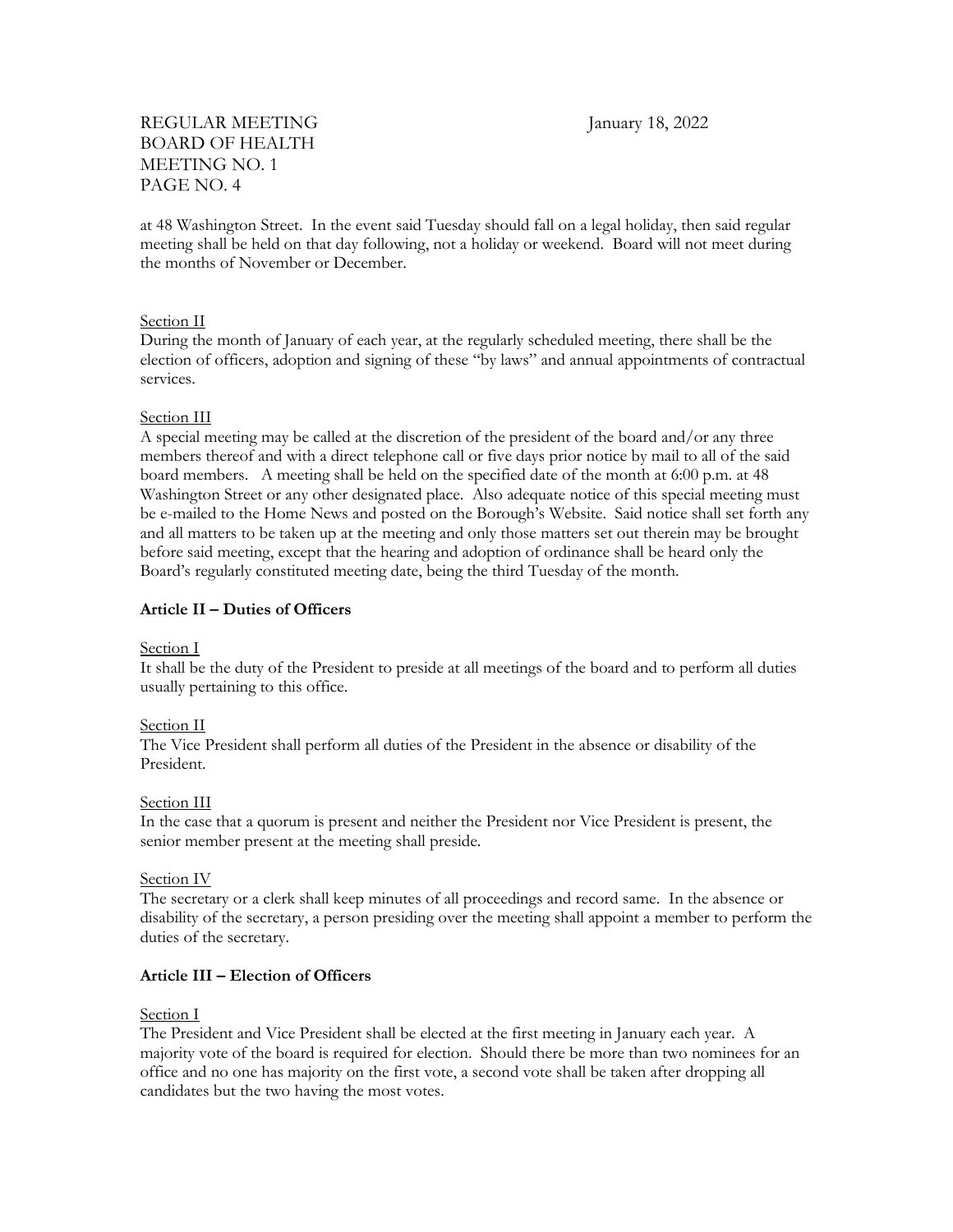## Section II

Should any office become vacant during the year, a special election to fill such vacancy shall be held at the next regular meeting of the board.

## Section III

Any member of the board can nominate any board member for office.

## **Article IV – Membership**

Section I

Members are required to attend all meetings unless being excused for sickness or other valid reason. Eight consecutive weeks or four consecutive regular meetings, whichever shall be of longer duration in a calendar year shall constitute automatic resignation. Unexcused absences shall be at the pleasure of the board and duly noted.

## Section II

Each year, a copy of these "by laws" shall be distributed to each member for his or her use and passed by Resolution and filed with the Secretary of the Board of Health.

## **Article V – Committees**

## Section I

The President shall be empowered to appoint such special committees as he/she deems necessary at any time.

### Section II

A majority of the Board at any meeting, delegate and empower any committee to act for the Board on any special project.

### Section III

Reports of special committees shall be submitted in writing to the Board secretary for duplication and distribution prior to any meeting at which report is to be made. Where feasible, standing committee shall follow the same procedure.

## **Article VI – Amendment**

### Section I

These "by laws" may be amended at any official meeting by a majority of the Board members.

## **Article VII – Parliamentary Authority**

## Section I

Robert's rules of order shall be the parliamentary authority on all matters not covered by the "by laws" of this board.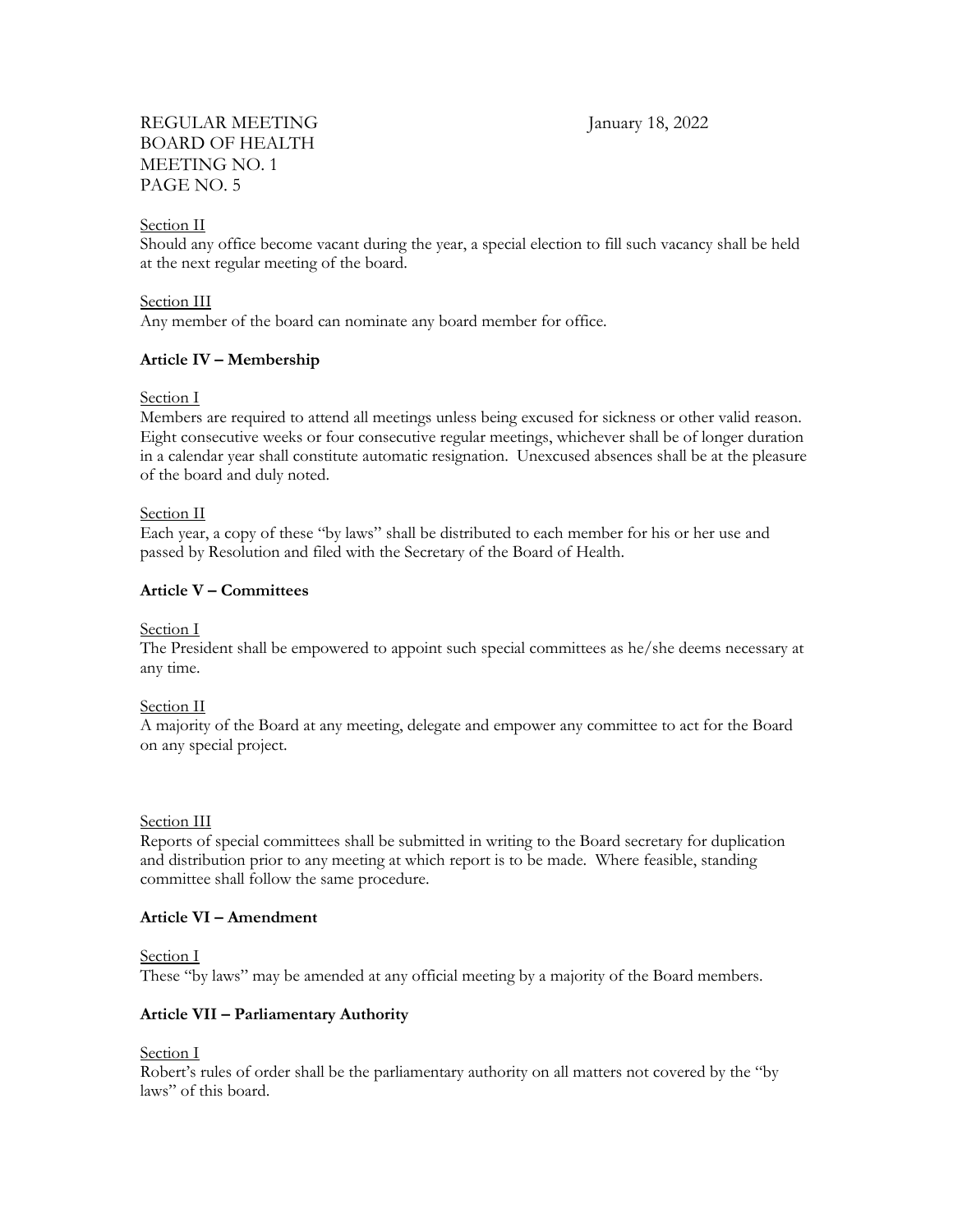### **Article VIII – Suspension of "By Laws"**

#### Section I

These rules and regulation may be suspended in case of emergency by unanimous consent of all members present at an official meeting.

#### **Article IX – Order of Business**

#### Section I

- A. Public Announcement
- B. Regular Meeting Call to order by presiding officer
- C. Roll call
- D. Action on minutes of previous meeting
- E. Action on ordinances
- F. Registrar's Report
- G. Health Inspectors Sanitation Report
- H. Old Business
- I. New Business
- J. Public Comments
- K. Board Liaison Comments
- L. Board Members Comments
- M. Adjournment

#### **Article X – Public Comment**

Section I

Public comment shall be afforded to all members of the general public at each regular meeting of the Board of Health. Any member of the general public desiring to address the Board of Health shall do so upon recognition of said speaker by the Chair. The speaker shall first identify herself/himself by name and address. The speaker shall be permitted to address the Board of Health on any topic that is for the good and welfare of the general public. Comments shall be limited to five (5) minutes per speaker per meeting. No questioning individual members of Board shall be permitted by any speaker. In the event a speaker wished to pose a question to any individual member, she/he shall address the question to the Chair, the time limitation imposed by this Rule may be waived or modified by a majority of the members present, upon motion duly made and seconded. No member of the public shall be allowed to poll the Board on any issue, whether said issue shall be put to an official vote.

Revised: 4-17-2018

January 18, 2022

/s/

President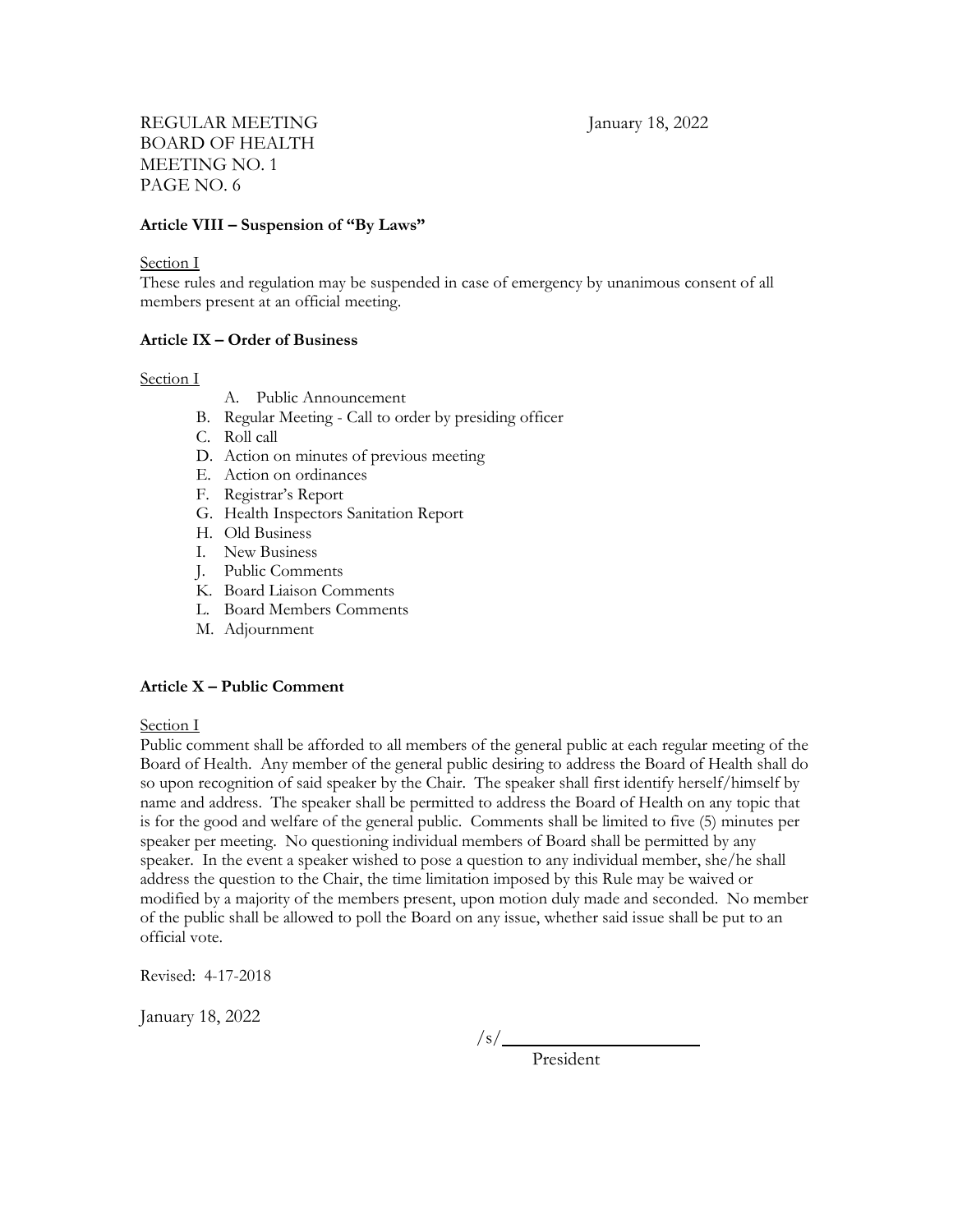Motion to accept the Resolution was made by Bonnie Trygar, seconded by Joyce Major.

Yeas: Balazs, Kolbik, Lukacs, Major, Steffaro, Trygar Nays: None Absent: Chando, Roselli

RES:2022-4 January 18, 2022

### RESOLUTION

BE IT AND IT IS HEREBY RESOLVED by the Board of Health of the Borough of South River in the County of Middlesex, State of New Jersey that in compliance with Chapter 231, Public Law 1975. PLEASE TAKE NOTICE that the following shall be the regular public meeting schedule of the said **Board of Health** for the year **2022**

| Place:                                                            | 48 Washington Street |  |       |                                      |        |          |                |  |      |            |  |  |
|-------------------------------------------------------------------|----------------------|--|-------|--------------------------------------|--------|----------|----------------|--|------|------------|--|--|
| Time:                                                             |                      |  |       | $6:00$ pm                            |        |          |                |  |      |            |  |  |
| DATES:                                                            |                      |  | MONTH |                                      |        |          | DAY            |  |      |            |  |  |
| Meetings are the 3rd Tuesday of each Month except where<br>noted: |                      |  |       |                                      |        |          |                |  |      |            |  |  |
|                                                                   |                      |  |       |                                      |        | February |                |  |      | 15th       |  |  |
|                                                                   |                      |  |       |                                      | March  | 15th     |                |  |      |            |  |  |
|                                                                   |                      |  |       | April                                |        |          |                |  | 19th |            |  |  |
|                                                                   |                      |  |       |                                      | May    | 17th     |                |  |      |            |  |  |
|                                                                   |                      |  |       |                                      | June   | 21st     |                |  |      |            |  |  |
|                                                                   |                      |  |       |                                      | July   | 19th     |                |  |      |            |  |  |
|                                                                   |                      |  |       |                                      | August |          | 16th           |  |      |            |  |  |
|                                                                   |                      |  |       | 20th<br>September<br>October<br>18th |        |          |                |  |      |            |  |  |
|                                                                   |                      |  |       |                                      |        |          |                |  |      |            |  |  |
|                                                                   |                      |  |       | November                             |        |          |                |  |      | no meeting |  |  |
|                                                                   |                      |  |       | December                             |        |          |                |  |      | no meeting |  |  |
|                                                                   |                      |  |       |                                      |        |          | January (2023) |  | 17th |            |  |  |
|                                                                   |                      |  |       |                                      |        |          |                |  |      |            |  |  |

Please be advised during times when a State of Emergency has been declared, the meetings may be held by means of electronic communications equipment. If held electronically, no members of the public shall be permitted to physically attend the meeting. The public is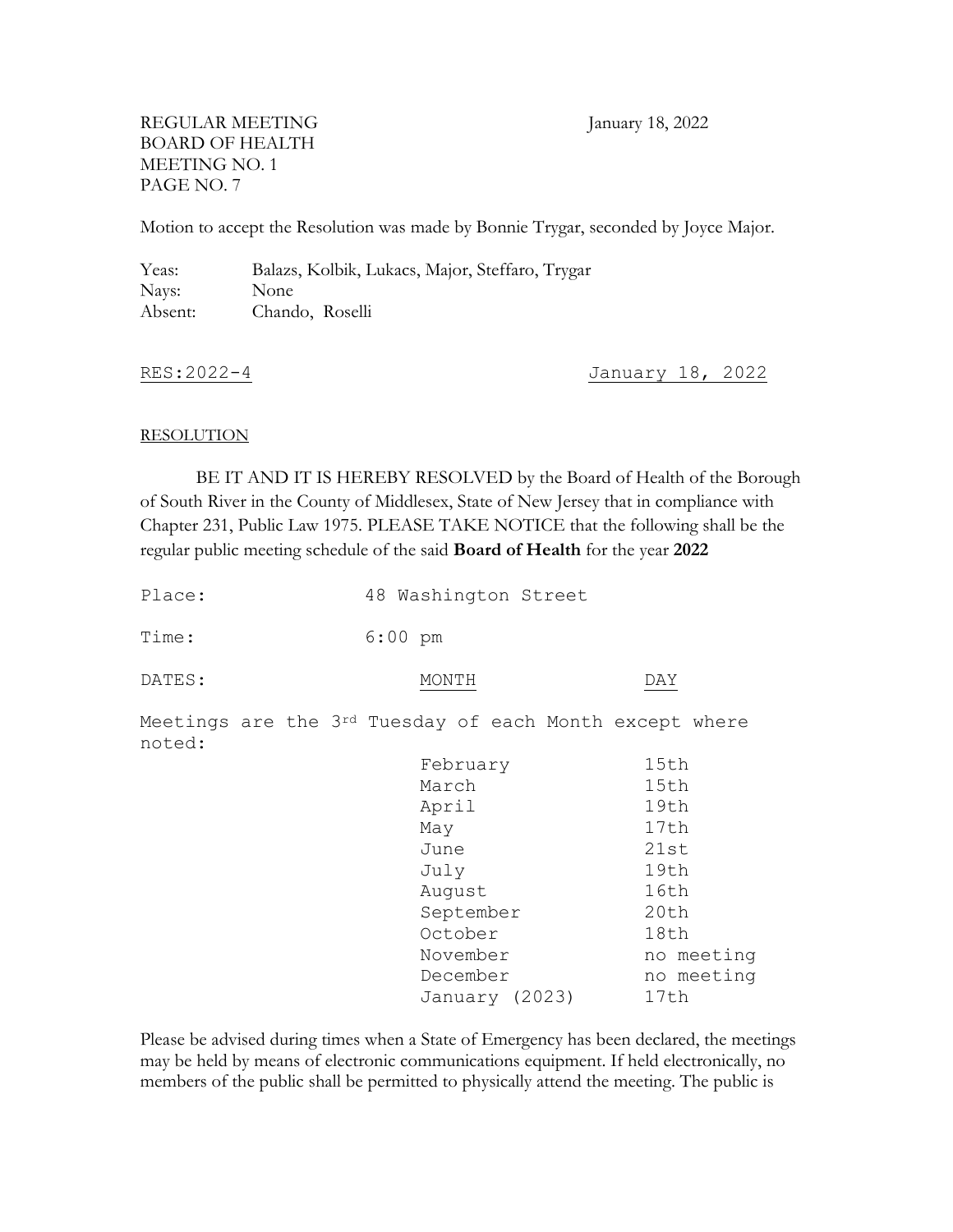invited to attend the meeting electronically by utilizing the methods of attending the remote meeting as set forth in Board of Health Procedures and Public Comment for Remote Board of Health meetings as set forth on the Borough website and by request from the Board of Health Secretary.

Dated: January 18, 2022

/s/

President Motion to accept the resolution was made by Joyce Major, seconded by Beth Lukacs.

Yeas: Balazs, Kolbik, Lukacs, Major, Steffaro, Trygar Nays: None Absent: Chando, Roselli

RES:2022-5 January 18, 2022

#### RESOLUTION

BE IT AND IT IS HEREBY RESOLVED, by the Board of Health of the Borough of South River in the County of Middlesex, the State of New Jersey, that pursuant to Chapter 231, Public Law 1975, the Home News-Tribune, a news publication published in Neptune, NJ and with circulation within the Borough of South River is hereby designated as the Official Newspaper for all Official Notices of the Board of Health for the year 2022; and

BE IT FURTHER RESOLVED that the Sentinel Publication, a weekly newspaper used for display advertisement not of a legal nature.

Dated: January 18, 2022

 $\frac{1}{s}$ /s/

President

Motion to accept resolution made by Joyce Major. Seconded by Beth Lukacs.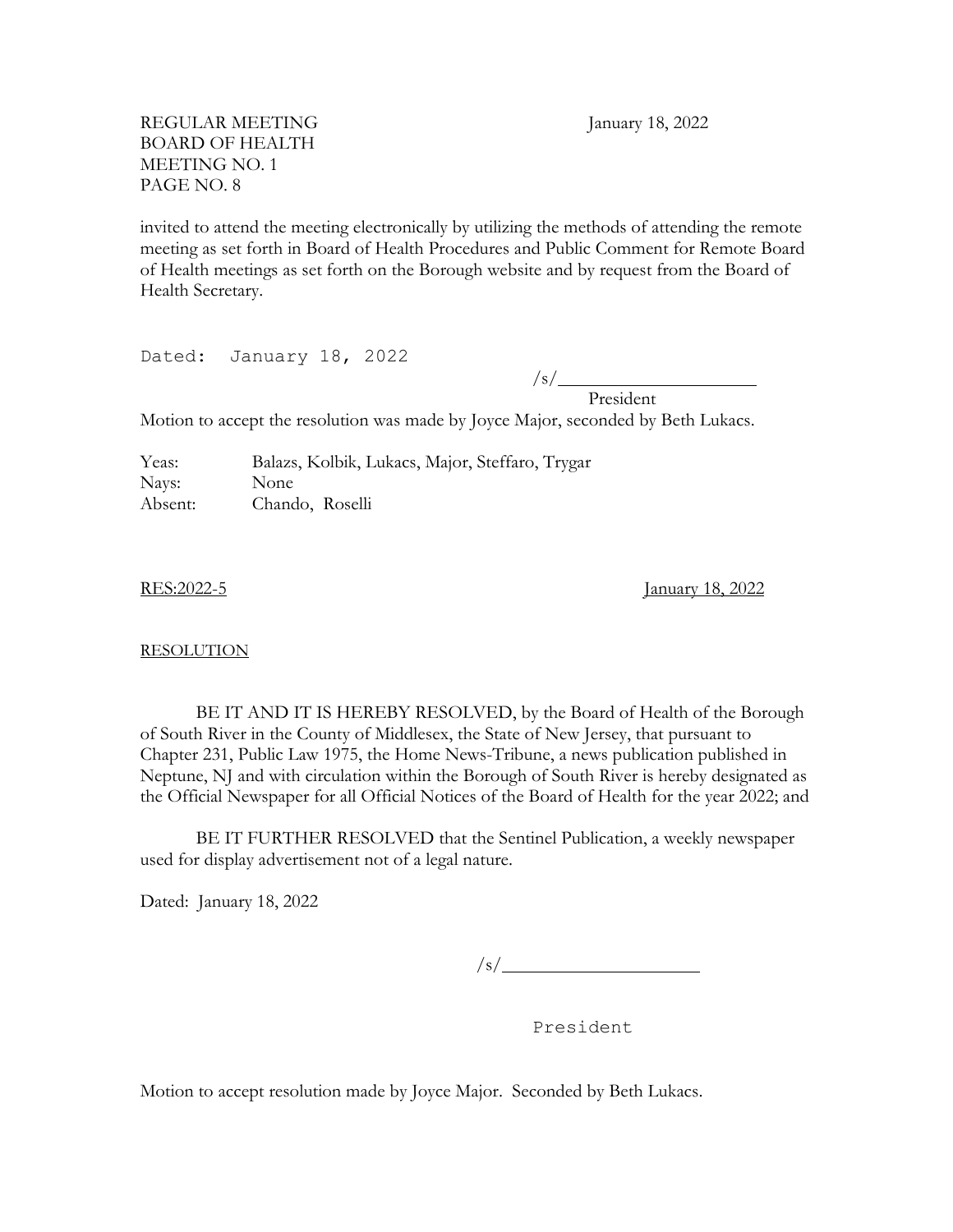## ROLL CALL VOTE

Yeas: Balazs, Kolbik, Lukacs, Major, Steffaro, Trygar Nays: None Absent: Chando, Roselli

## Regular Meeting

## MINUTES

Monthly minutes for October 2021 were submitted for approval and/or amendment. Bonnie Trygar requested to add B. after Bonnie for the feral cat feeding to avoid any confusion. Beth Lukacs made a motion to approve the minutes with said change and was seconded by Lucille Balazs. All were in favor.

## REPORTS

The monthly registrar reports for October, November, and December 2021 were reviewed and read. A motion to accept the reports was made by Beth Lukacs, seconded by Lucille Balazs. All were in favor.

The monthly health inspector's sanitation reports for October, November, and December 2021 were reviewed and read. A motion to accept the reports was made by Joyce Major, seconded by Larisa Kolbik. All were in favor.

## OLD BUSINESS

1. Food Bank - \$156,904.63. – Beth gave an update on the end of the year for the Food Bank. She updated all of the flyers and thanked Michelle for helping to get copies made. The families were given a list of upcoming events. During the month of March, there will be a collection for an Easter Basket Drive. Some items that are being requested are toys, candy, eggs, and baskets. These items can be dropped off at Corpus Christi Church or directly at the food bank. Allison stated that she will let a group at the middle school know about this drive so they can possibly collect also. Beth thanked Allison for her help with the collection for Thanksgiving from the school as well. Beth reported that a veteran group reached out and donated a large amount of fresh meats and refrigerated products as well as about 20 cases of animal treats. Beth said this was an amazing donation and she was very thankful for their generosity. The meal program is currently paused and will hopefully restart again in the Spring.